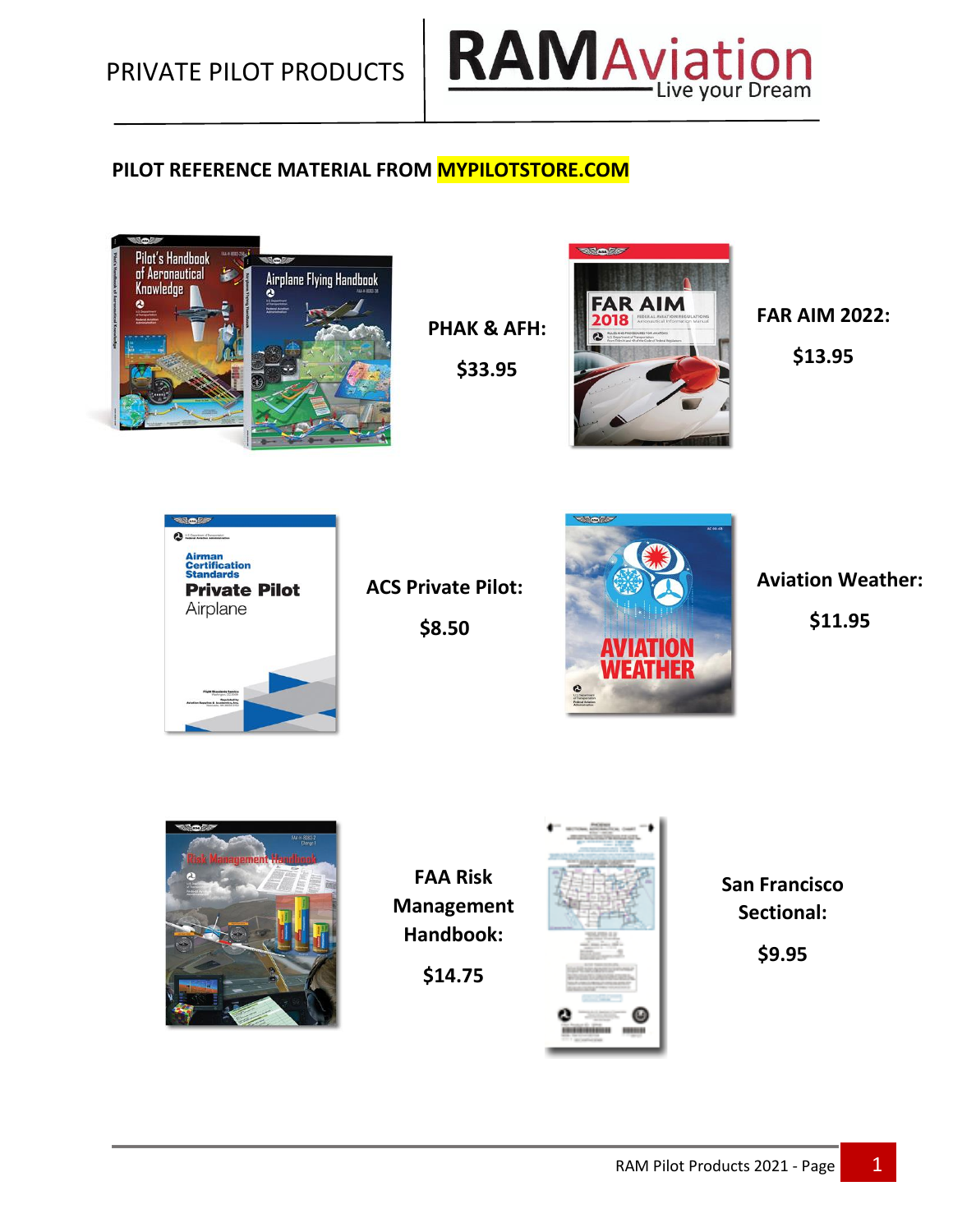

#### **PILOT PRODUCTS FROM MYPILOTSTORE.COM**



**Total Purchase from MyPilotStore: \$156.85 +Tax**

**PA38 Official Piper POH: \$50.00**

#### **PILOT PRODUCTS FROM RAM**



**RAM Tomahawk Checklist \$35.00**

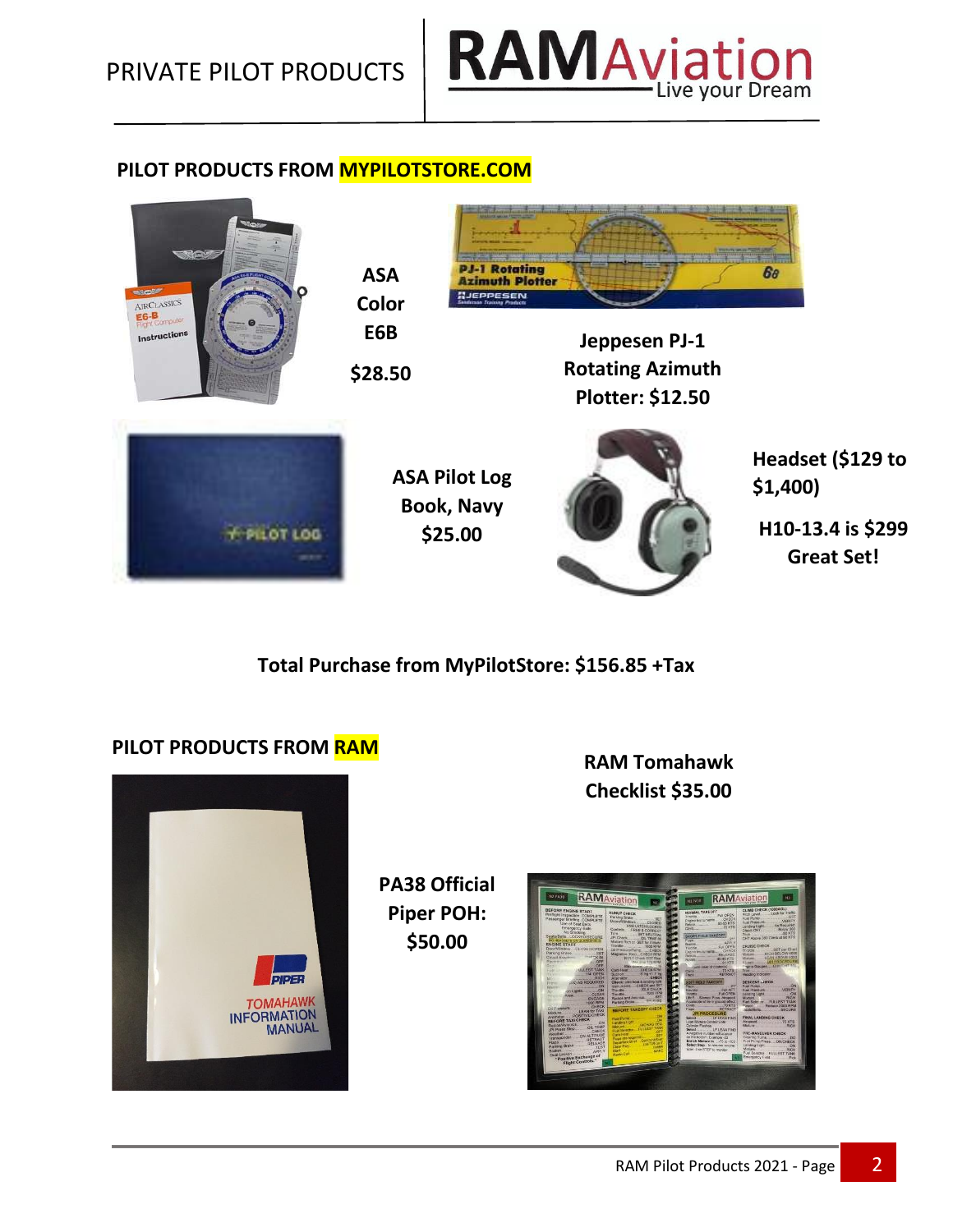

#### **PILOT PRODUCTS FROM FOREFLIGHT.COM**



**Purchase Foreflight on your I-Phone or I-Pad. Mini I-Pad recommended with cell or purchase dual GPS Antenna from Amazon: \$99.00.**



**Basic Plus: \$99.99/yr – Includes Logbook and Weight & Balance.**

**Pro Plus: \$199.99/yr – Includes Basic + Geo-Reference Plates and Synthetic Vision.**

## **PILOT PRODUCTS FROM GLEIMAVIATION.COM & KINGSCHOOLS.COM**



**Private Pilot FAA Knowledge Test Book Prep: \$19.95**

**Private Pilot FAA Knowledge Test Prep Online: Private Pilot: \$54.95**



**FAA Knowledge Test Prep Online & Flight Test Prep Private Pilot: \$279.00**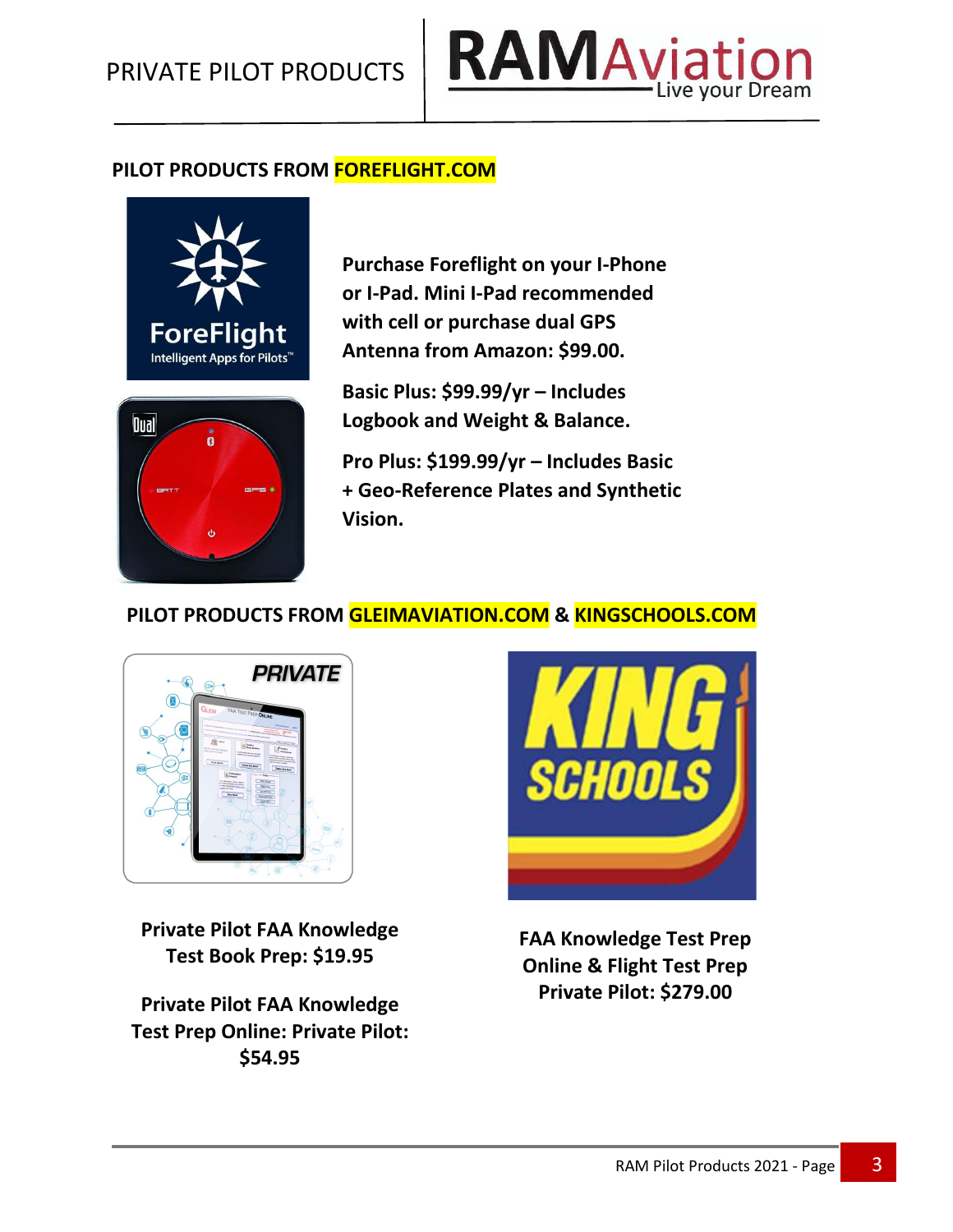

# **RAM ONLINE STUDY GUIDE: \$350.00**

**Purchase to prepare for the oral on your Private Pilot Checkride. Questions come from the actual oral exam. Great Prep tool.**

**ASA Private Pilot Oral Test Prep:**

**\$12.50**



**Free book downloads - visit FAA.GOV or Google FAA 8083**

**Private Pilot's should download the following:**

**FAA H-8083-1:**

**FAA H-8083-2: Risk Management Handbook**

**FAA H-8083-3: Airframe and Power plant Mechanics**

**FAA H-8083-3A: Airplane Flying Handbook**

**FAA H-8083: 6, 15, 23**

**FAA H-8083-25A: Pilot's Handbook of Aeronautical Knowledge**

**FAA AC 00-6A: Aviation Weather for Pilots and Flight Operations**

**FAA AC 00-24, 61.67, 91.73**